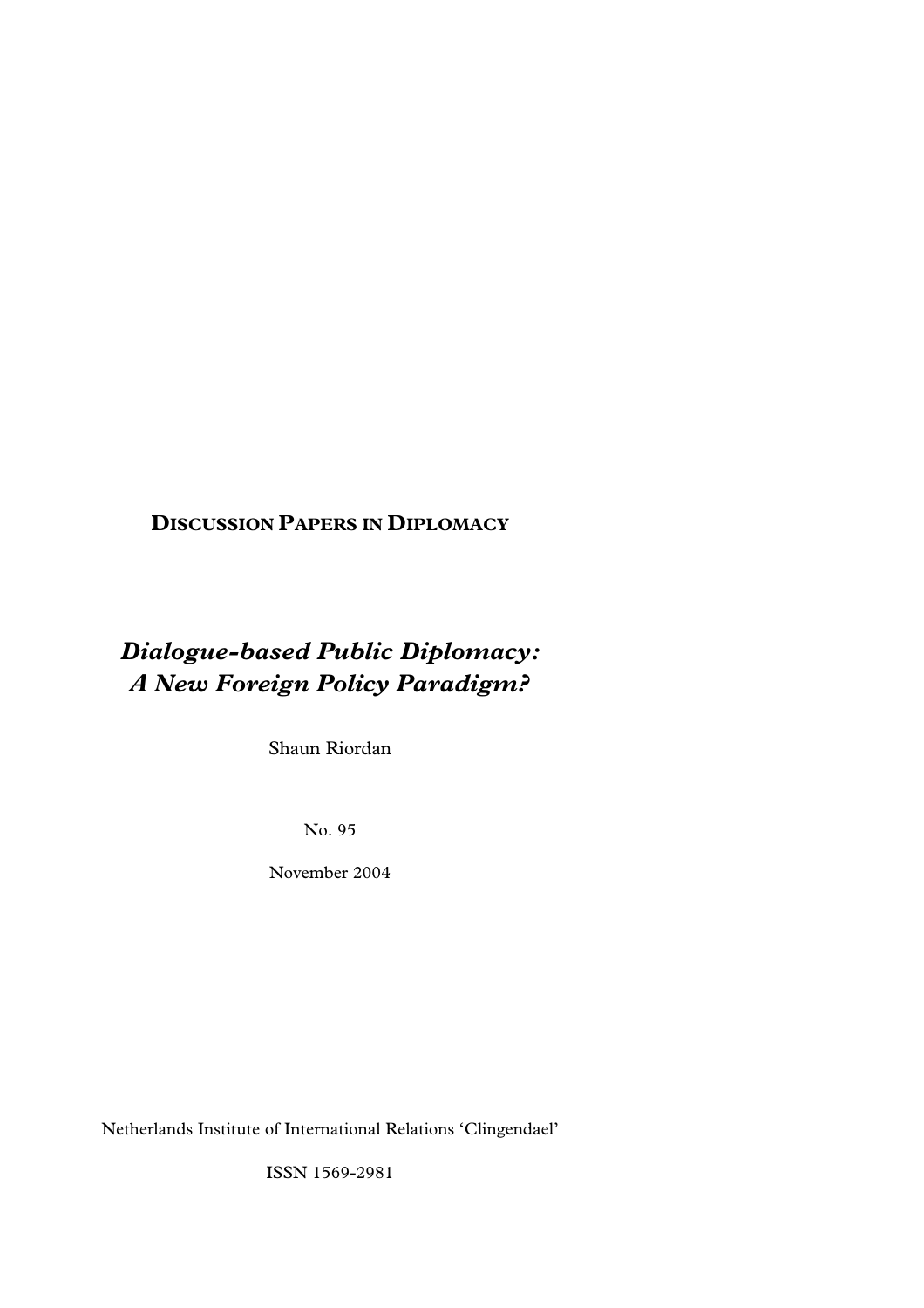# **DISCUSSION PAPERS IN DIPLOMACY**

Editor: *Dominic Kelly,* University of Warwick Managing Editor: *Jan Melissen*, Netherlands Institute of International Relations 'Clingendael'

Desk top publishing: *Annette Hellinga*

#### **Editorial Board**

*Karin Aggestam*, Lund University *Geoff Berridge*, University of Leicester *Rik Coolsaet*, University of Ghent *Erik Goldstein*, Boston University *Donna Lee*, Birmingham University *Paul Sharp*, University of Minnesota Duluth

# **Copyright Notice**

# © Shaun Riordan 2004

All rights reserved. No reproduction, copy, or transmission of this publication, or part thereof in excess of one paragraph (other than as a PDF file at the discretion of the Netherlands Institute of International Relations Clingendael) may be made without the written permission of the author.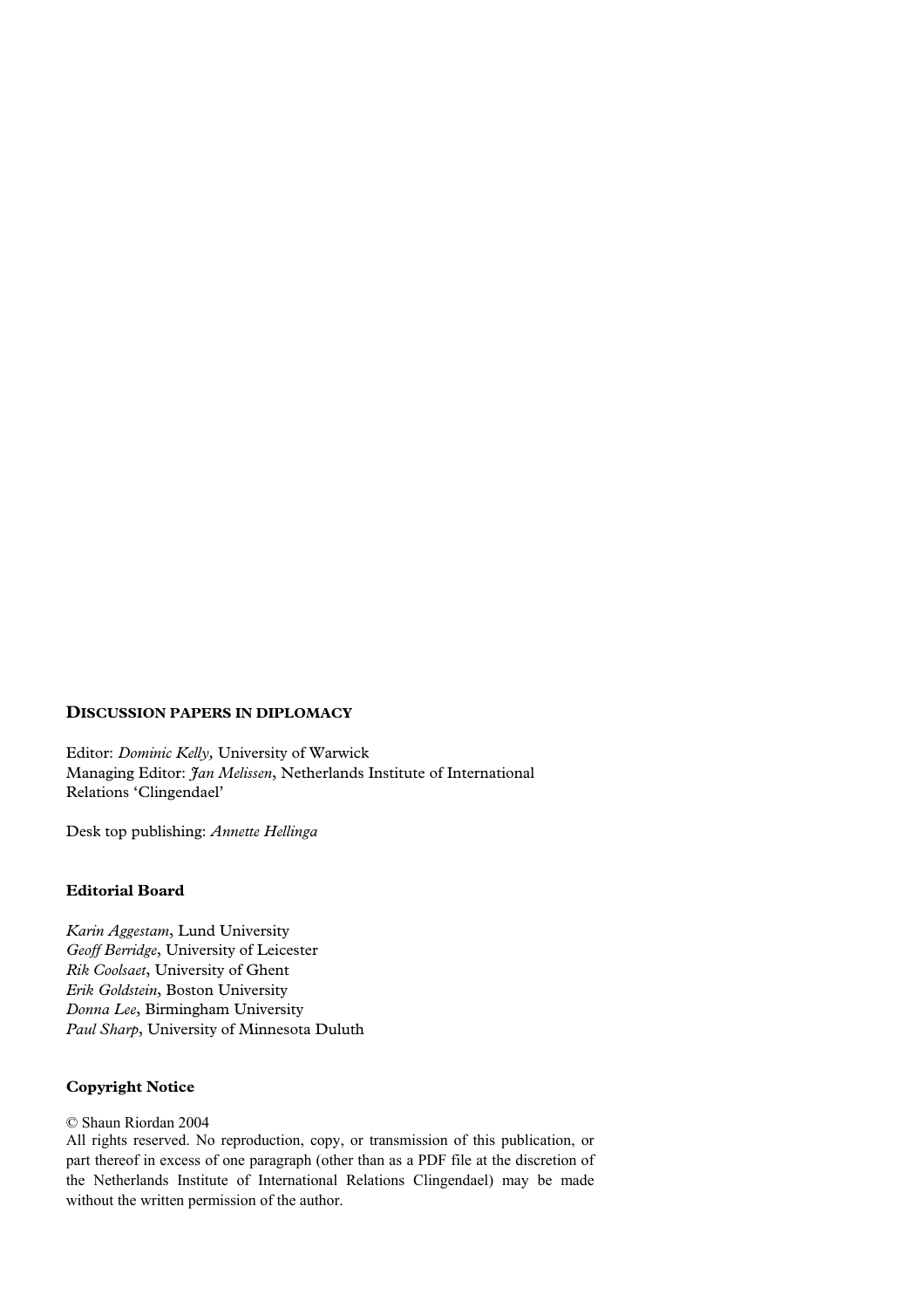# **DIALOGUE-BASED PUBLIC DIPLOMACY: A NEW FOREIGN POLICY PARADIGM?**

*Shaun Riordan* 

#### **Introduction**

 $\overline{a}$ 

Public diplomacy is a central element of broader diplomatic activity in the 21st century. But it remains controversial. Debate remains about whether it is really new, whether it is merely a fancy name for traditional propaganda activities. This paper will not directly address these issues, but rather focus on more practical aspects of public diplomacy. It will argue that the new security agenda requires a more collaborative approach to foreign policy, which in return requires a new dialogue-based paradigm for public diplomacy. To get a handle on the practical aspects, the paper will begin by looking at the struggle against international terrorism and nation building.

#### **Building Bridges to Moderate Islam**

Leaving aside issues such as the wisdom of declaring a 'war against international terrorism', for the purposes of this chapter the key objectives<sup>1</sup> of the confrontation with international islamic terrorism might be defined as the disruption of attacks, detention or killing of terrorists and the dismantling of networks; the reduction of the capacity to recruit; the reduction of the capacity to secure financing; marginalization within Islamic society. Examination of these four objectives will clarify the centrality of public diplomacy to broader policy, something of its nature and the tools it must draw on.

 At fist sight, the first of these objectives appears to relate primarily to security, military and policing policies. Yet it has an important element of public diplomacy. The successful disruption of terrorist operations and networks and detention or killing of terrorists requires the collaboration of a

<sup>1</sup> For a similar list of objectives, see Niall Burgess and David Spence, 'The EU: New Threats and the problem of coherence', in Alyson Bailes and Isabel Frommelt (ed) *Business and Security: Public-Private Sector Relationships in a New Security Environment* (Sipri and Oxford, 2004).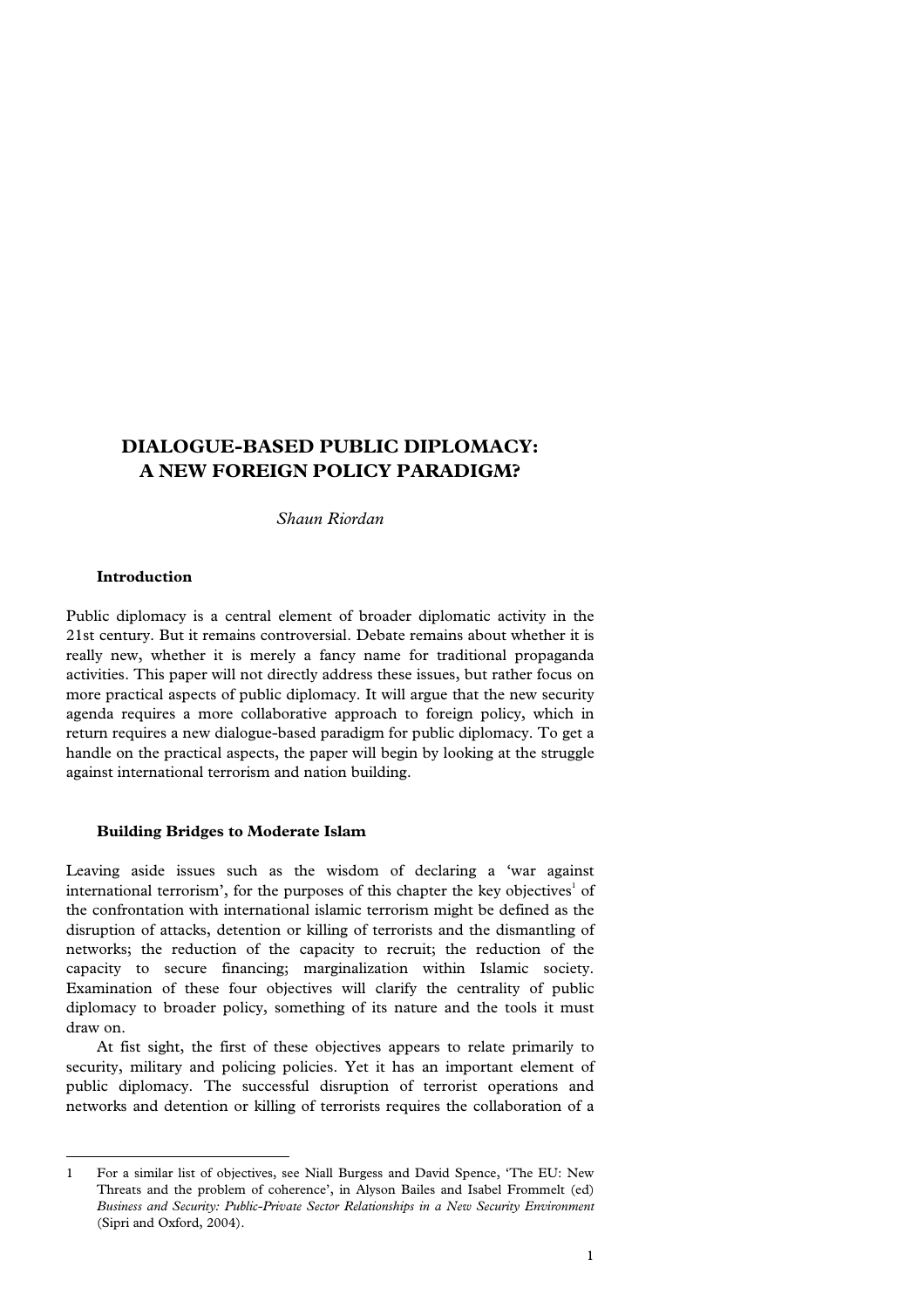broad range of foreign governments, and particularly governments in Islamic countries. These governments must be convinced, and not only coerced, to collaborate. But the effort to convince must extend beyond governments, and even political elites, if the collaboration is to be effective, stable and long lasting. The extent of collaboration will inevitably be constrained by what even non-democratic or semi-democratic governments perceive as acceptable to their broader societies. For example, the government of Pakistan has clearly had to balance its collaboration with the US in the 'war against terrorism' with what is acceptable to its broader society, including its own military and security elite. Furthermore, full collaboration by an Islamic government serves western interests little if the price is a rise in Islamic fundamentalism among the broader society and a consequent weakening of the government, or even its ultimate substitution by an extremist alternative. Thus, effective long-term collaboration against Islamic terrorism requires a public diplomacy to win the support, or at least the acquiescence, of broader Islamic societies.

 The other objectives, recruitment, finance and marginalization, are more obviously centred on public diplomacy, and closely related. While there have been surprisingly few studies of why young men and women are willing to become terrorists, and in particularly suicide bombers, simplistic answers like poverty, poor education or the Israel/Palestine dispute are clearly inadequate. Studies have shown, for example, that Hamas suicide bombers tend to come from above average income families with above average education<sup>2</sup>. Similarly, while Al Qaeda has sought to make capital out of the plight of the Palestinians, it has never been a core objective, nor does Al Qaeda recruit Palestinians. Rather there is a complex of reasons and motives relating both to the perception of the west and of existing Middle Eastern regimes. Similar complexes of factors explain the ability of groups affiliated to Al Qaeda to secure financing and the necessary level of tolerance, if not active support, in Islamic societies. While we need far more effective and rigorous studies of what these factors are, it should be clear that a key element is the perception of the west, both western governments and society, in Islamic societies.

 Thus the shared public diplomacy aim of the four objectives outlined above is to engage with broader Islamic societies in a way that changes their perception of the West. In blunt terms, a public diplomacy strategy that can convince them that the West is not the enemy, Osama is; that democracy and

<sup>2</sup> Alan B. Krueger and Malecková, 'Education, Poverty and Terrorism', *Journal of Economic Perspectives; Vol 17, No 4*, 2003.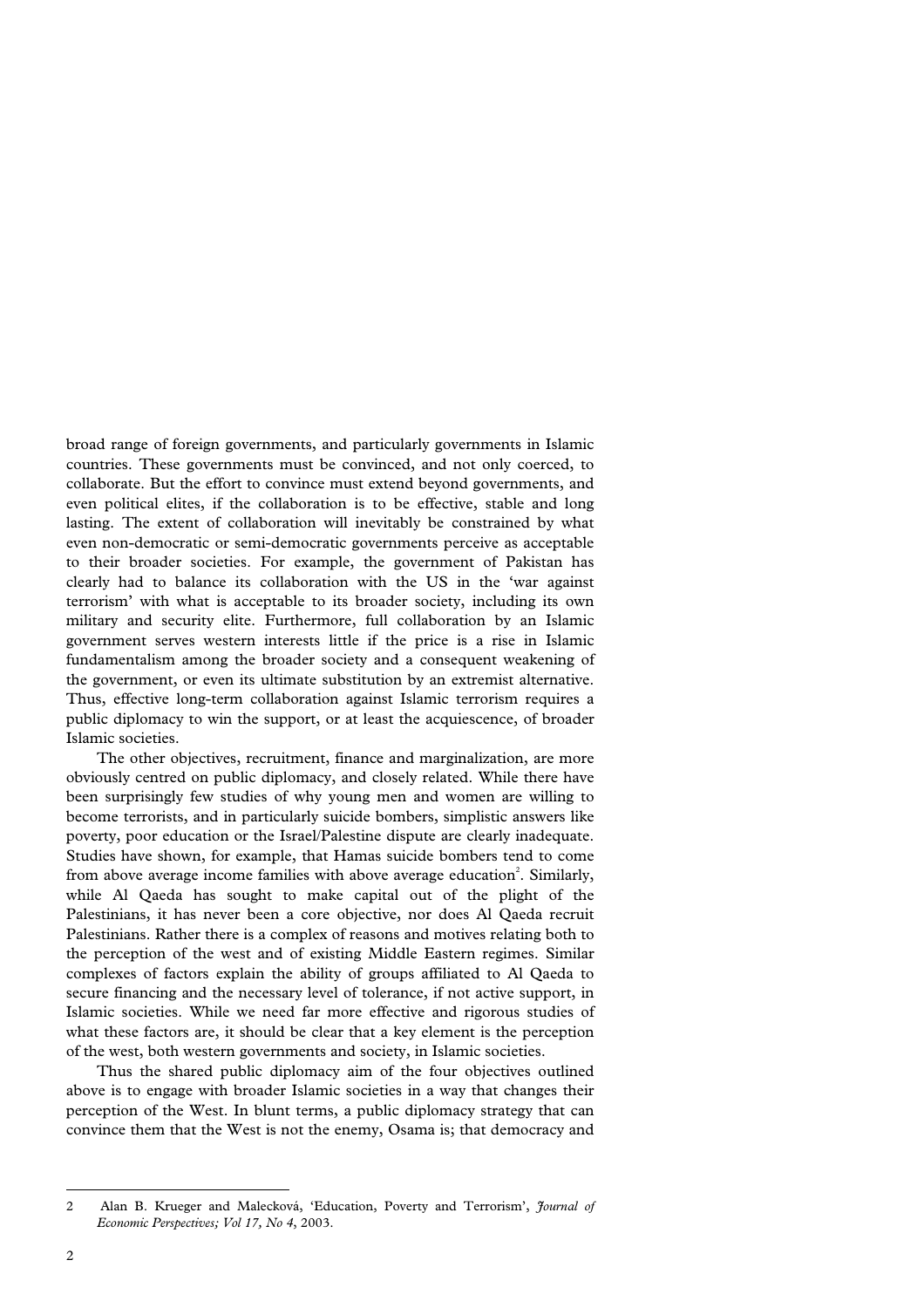market economies are neither incompatible with Islam, nor tools of neoimperialism; and that constructive co-existence with the West is possible, and in the interest of all. This engagement with the Islamic street will not be easy, and raises important issues of the form and content of the message and the tools and actors of the strategy.

 Simply asserting the primacy of western values, whether human rights, democracy or free-markets, or of good intentions is unlikely to work. On the contrary, it runs the risk of provoking a reaction in which western values are rejected because they are western, and in which Islamic values are defined against those of the west. This does not imply that western values must be abandoned in some form of moral relativism, or that all western values are inherently incompatible with Islam. A series of polls for example have demonstrated that a majority of Arabs do favour democracy<sup>3</sup>. But the same polls also demonstrate deep attachment to 'Islamic values'. This implies that a successful engagement must be built upon a genuine dialogue that accepts that Islam is different, and has its own values and historical and cultural traditions; that the West does not have all the answers, and that, while maintaining its own values, accepts that not all of them are universally valid for everyone everywhere; and that there are many paths to democracy and civil society.

 However, if the dialogue is to be successful in engaging with broader Islamic society and promoting a moderate approach to Islam, the agents of the dialogue must enjoy credibility and access. At first sight this may be the hardest part. Neither western governments nor their agents (i.e. diplomats) have either the necessary credibility or access. Their need to maintain good relations with existing Islamic governments and political elites further constrain their freedom of action. More credible agents will need to be found among non-governmental agents in broader western civil society. The credibility of such non-governmental agents will be enhanced by the extent to which they are perceived to be independent of, and even critical of, western governments. Equally important will be the extent to which they are able to build on existing relationships, or shared interests or problems between western and Islamic societies. Thus they will include Non-Governmental Organizations (NGOs) and universities, who already have exchange programmes or relationships with local universities and NGOs. Small and Medium Enterprises (SMEs) associations and chambers of commerce can

<sup>3</sup> Joseph Nye, Soft Power: The Means to Success in World Politics (New York, Perseus, 2004); Civility Programme – *www.civility.org*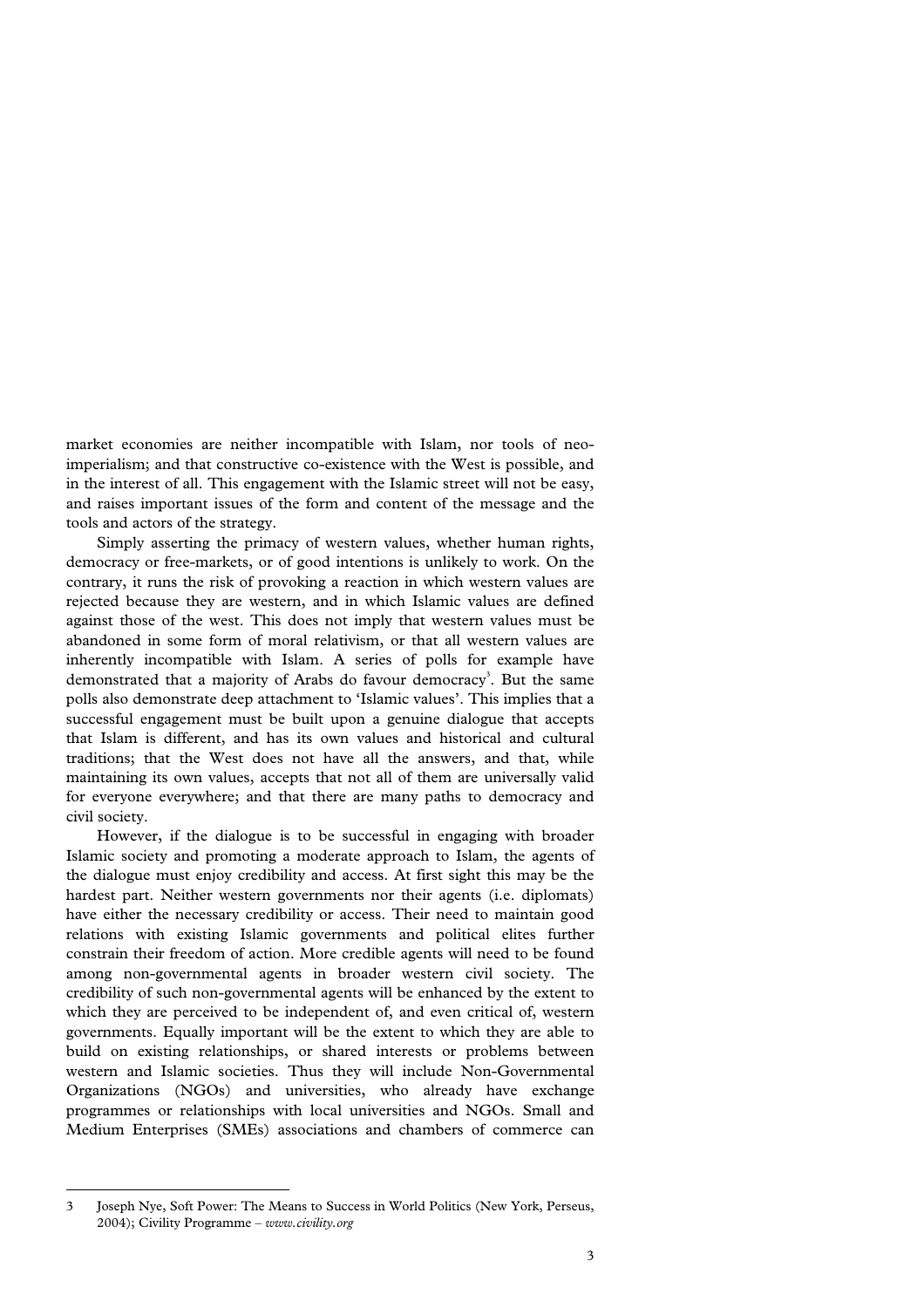develop relationships through promoting and fostering good commercial practice, including advising on lobbying for legislation to protect the SME sector in Arab countries against corrupt state-owned corporations. Sports clubs and associations can also be important, particularly given the shared passion for football.

 Of particular potential in building bridges to moderate Islam are the Islamic communities in Western societies. But they also point to another aspect of successful public diplomacy. Many potential agents are reluctant to be associated with government. In as far as they are perceived to operate under government direction, or with government funding, their credibility and effectiveness can be undermined. Their involvement in a public diplomacy strategy can therefore be highly problematic. In the particular case of western Islamic communities, these communities may have significant differences with their governments not only on foreign but also on aspects of domestic policy, and their own standing in the broader communities. Governments may therefore need to engage in a prior dialogue with their own Muslims about shared values and the basis of co-existence. Aside from the need to do this in any case in the interests of domestic racial and ethnic harmony, and its value in bringing domestic Islamic communities within a broad public diplomacy strategy, it could provide a powerful preparation for the dialogue with overseas Islamic communities, and a demonstration of the genuineness of the intent behind that dialogue. The more general point is that an effective overseas public diplomacy strategy may often have to be preceded by an equally effective domestic public domestic strategy.

 Thought must also be given to the tools of public diplomacy. Government sponsored conferences and seminars can be effective with existing political elites, but are unlikely to reach broader Islamic societies (although they can be effective tools for non-governmental agents). New technology, and in particular the internet and its offshoots such as e-mail and chat-rooms, offer cheaper and easy techniques for networking and building relationships to all public diplomacy agents, governmental and nongovernmental. But so far extremist Islamic groups may be making more effective us of them. For example, there is evidence<sup>4</sup> that extremist groups are using cookie and other e-commerce techniques to build profiles of visitors to their web sites, with a view to identifying and recruiting potential agents of influence, or even terrorists. While there may be privacy concerns about

 $\overline{a}$ 4 Michele Zanini and Sean Edwards, 'The Networking of Terror in the Information Age', in John Arquillo and David Rondfeldt (ed), *Networks and Netwars: the Future of Terror, Crime and Militancy* (Santa Monica: Rand, 2001).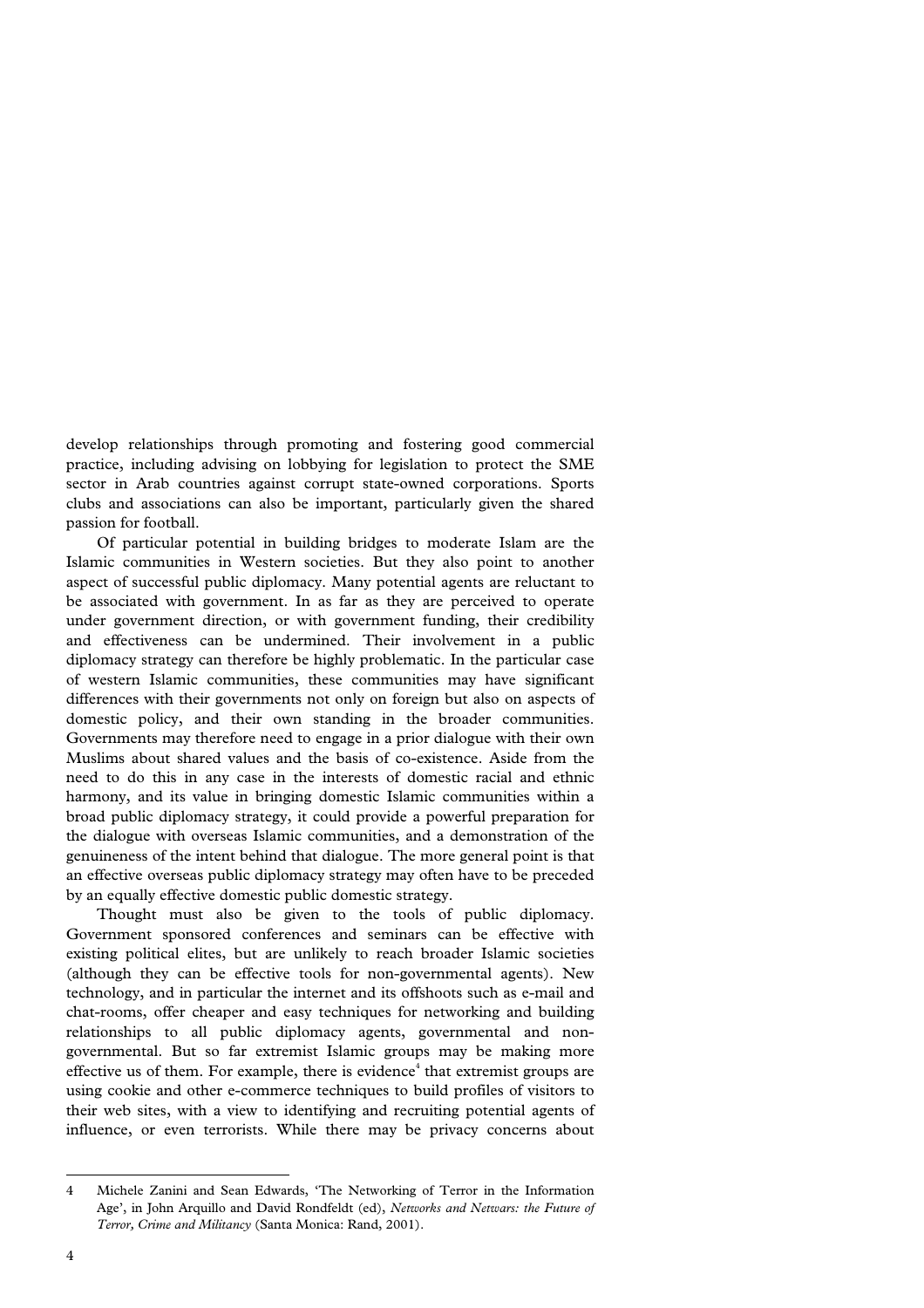western governments using similar techniques to recruit agents of influence in Arab countries (although this should not be excluded in particularly difficult or hostile environments) such techniques, combined with more traditional polling techniques where these are available, can be of value in assessing the effectiveness of on-line public diplomacy. Greater sophistication is also needed in engagement with the media. While television and radio stations, sponsored by western governments, playing western popular music, may attract audiences among younger sections of the population, there is evidence that their audience gives no credibility to, and even switches off for, their news broadcasts. They also run the risk of reinforcing prejudices about western popular culture (corrupt, decadent etc). A more effective approach could be to use the media, and especially the Arab media such as Al Jazeera, to launch dialogue and engagement. Once again this will be more effective if taken on by non-governmental agents rather than government spokesmen.

#### **Promoting Civil Society**

Another example, which shows the power of alternative, and more imaginative approaches, to public diplomacy, is nation building. The West's record in this area is mixed. In what might be called 'soft nation-building', primarily in Eastern Europe where the state was in transformation rather than collapse, where the West had not been forced to intervene militarily, and where civil society already, at least to some extent, existed, there has been considerable success. A broad range of good-government, education, training and economic/commercial promotion programmes played a significant role in bringing these countries to the brink (and beyond) of EU membership. In what might be called 'hard nation-building', where the West has been forced to intervene militarily, and subsequently become an occupying power, where the state has effectively disintegrated, and where existing civil society is scarce on the ground, the West has been far less successful. Even in its European protectorates of Bosnia and Kosovo, the West has failed to create politically stable and economically successful states, its pro-consuls, far from passing political power to local institutions, frequently feel compelled to seize it back, and the military presence looks set to continue for years yet. The situation is Afghanistan and Iraq is, of course, even worse.

 Without going into a detailed critique of western efforts to nation build in these countries, part of the problem has been the failure to recognize that democracy, respect for human rights and successful market economies emerge from concrete historical, social, economic and cultural conditions.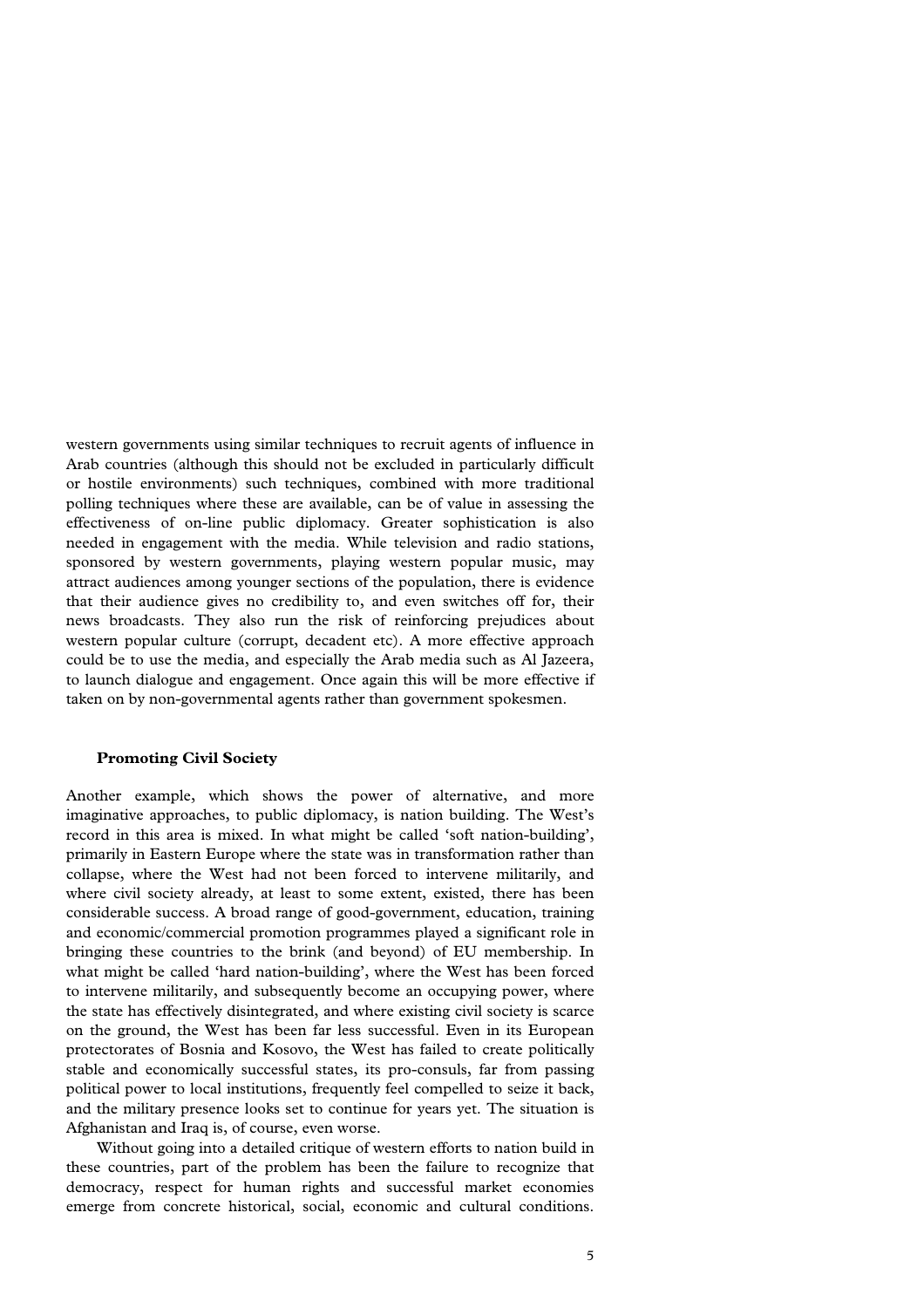Thus western diplomats and international civil servants have put excessive emphasis on a top-down imposition of democratic and liberal values and practices, institutional and constitutional arrangements and physical security and policing. An alternative 'public diplomacy' approach would instead focus on the creation of civil society, the promotion of a stable and secure middle or professional class, giving people 'ownership' of both the economy and political institutions and creating the conditions in which indigenous political institutions could emerge.

 Some of the building blocks in this approach should be obvious: exchange programmes and networking between universities and schools; promotion of an independent media, especially one critical of the West and thus more credible; to this end exchanges and networking between journalists and journalists associations; cultural events; sporting links; promotion of civil society activities that develop social capital; links and networking between political parties; and the role of religious organizations. An area often neglected, but which gives a flavour of the broader approach, is the promotion and protection of a vibrant SME sector. SMEs are, of course, important economically: some 60 to 70% of new job creation in Britain is in the SME sector (the figures are similar in other countries). But they have a broader political and social importance. SMEs promote a feeling of ownership of the economy and its institutions in the broader society. Even those employed by SMEs, as opposed to their owners, have a greater sense of responsibility and interest in economic decisions than those employed by large corporations. Thus SMEs can also have an important role in promoting civil society and political participation, and an independently minded middle/professional class. They can be particularly important in motivating younger generations. However, in unstable societies, or those emerging from failure, SMEs are highly vulnerable to political elites primarily intent on promoting large corporations, whether multinational corporations promising foreign investment or corrupt local corporations linked to political and personal interests. Diplomats and international civil servants do too little to protect them, often under pressure themselves to focus on the interests of multinationals. The alternative approach would focus not only on greater institutional and regulatory protection of SMEs, but also in more active strategies to promote them, including roles as sources of information and advice, or even as 'guardian/tutors' for western SME associations or even individual SMEs.

 Once again, diplomats and international civil servants may not be the ideal agents for these activities. As government representatives, they are no more trusted in nation-building societies than they are in Islamic (or even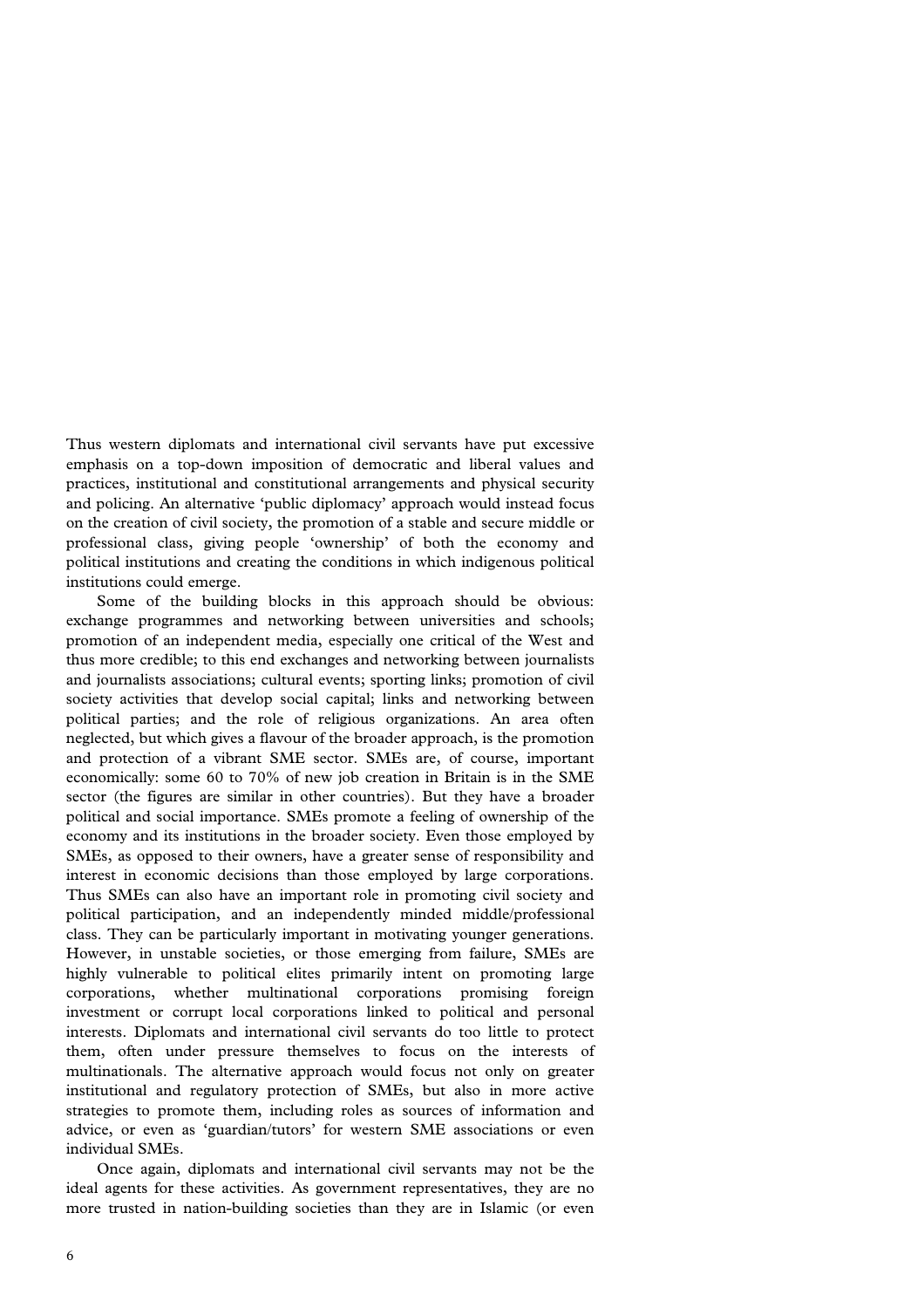their own) societies. Their bureaucratic and hierarchical working structures and cultures are poor preparation for the innovation and creativity needed (what might be described the 'entrepreneurial spirit' of public diplomacy). An example of where this spirit was sadly lacking arose during the NATO bombing of Serbia. Hundreds of thousands of Kosovars were sitting for six weeks in refugee camps in Macedonia, a captive audience with nothing to do, and yet it occurred to nobody to initiate classes in citizenship or democratic political practice as preparation for their return. Diplomats also frequently lack the knowledge of key areas or the practical skills needed (for example, economics, programme management).

 What effectively amounts to the promotion of civil society in failed states requires the engagement of agents from the broader civil society in the West (with the incidental advantage of strengthening western civil society), reinforced by the effective use of the new technology. Some will already be active (egg NGOs and to some extent universities) and their activities primarily need co-ordination within a broader strategy. Others who have much to offer will never have thought of doing so and will need encouragement (e.g. SMEs, Chambers of Commerce, sports associations or schools). Others may need technical or even financial support to realize their potential. Key roles for governments will therefore be as coordinators, catalysts and advisors/supporters. Many relevant agents will be suspicious of governments' motives (if not perhaps as suspicious as in the case of Islamic societies) and reluctant to be seen as too close. Diplomats will therefore need to demonstrate tact and subtlety. Once again a public diplomacy strategy abroad will require a prior public diplomacy strategy at home. This does not mean that diplomats and other government officials have no direct role. They should continue to engage with existing elites and training programmes aimed at civil servants, police, the military and the judiciary. But they need to realize that these activities, while necessary, are not sufficient, and that they need to collaborate with, and bring into their thinking and decision-making, a broader coalition of non-governmental agents.

#### **Beyond Selling Policies, Values, and National Image**

On the base of these two brief case studies, we can now consider the lessons for the broader approach to public diplomacy in the 21st century. Firstly, these are not the only issues that require a public diplomacy approach. Recent years have seen the emergence of a new international security agenda, including non-traditional issues such as environmental degradation, the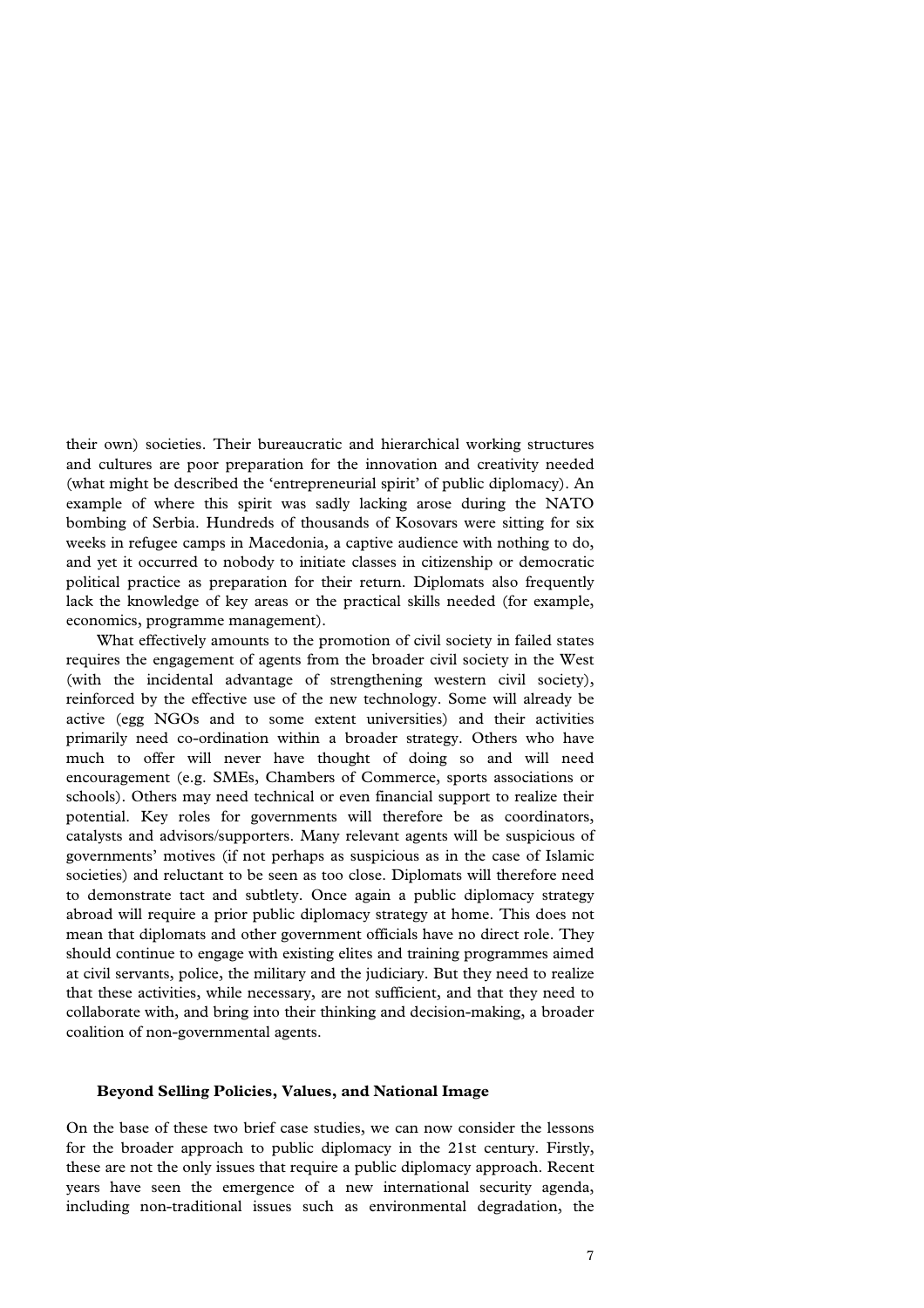spread of epidemic diseases, financial instability, organized crime, migration and resource and energy issues. These issues are all inter-related. The threat they pose to western societies has been enhanced by the extent of interconnectedness and inter-dependence and changes in technology and human behaviour in a globalized world<sup>5</sup>. No single country, however powerful, or even regional grouping of countries, is powerful to tackle these issues alone. The threats these issues pose can only be contained through collaboration with a broad range of partners from a broad range of different cultures. As with international terrorism, collaboration with governments and political elites will not be sufficient. Not only will the level of collaboration these can offer be limited by the attitudes of their publics, but in some cases the key issues do not lie within their control or competences, while in others they require changes in societal attitudes. For example, reducing the threat from epidemic diseases both requires the collaboration of medical professionals, who may not be directly linked to government, and changes in social attitudes and behaviour in the wider population. Similarly, tackling environmental degradation requires the collaboration of NGOs and commercial companies, as well as governments. Thus a public diplomacy strategy aimed beyond governments to broader civil societies will be essential.

 If this is so, then public diplomacy must move from being an optional 'bolt-on' to a central part of the foreign policy decision-making process. Ed Murrow, Kennedy´s head of the US Information Agency (USIA), famously demanded to be in at the 'take-off', not only at the 'crash-landing'<sup>6</sup>. Murrow meant that he wanted public diplomacy, or better described presentational aspects, to be taken into account during the policy development stage. In other words, policy formulation should take account of how the policy could be sold later. The argument here is stronger. If tackling the major security issues requires collaboration at the global level with both governmental and non-governmental agencies, and if stable and effective collaboration can be secured only through engagement with broader foreign societies, public diplomacy becomes an integral and substantive, not just presentational, part of the policy making process. Increasingly in the 21st century, diplomacy will be public diplomacy. There is little evidence so far of this move of public

<sup>5</sup> For an analysis of this in relation to epidemic disease, see Jennifer Brower and Peter Chalk, *The Global Threat of New and Reemerging Infectious Diseases* (Santa Monica: Rand, 2003).

<sup>6</sup> Independent Task Force on Public Diplomacy of the Council of Foreign Affairs: Public Diplomacy: A Strategy for Reform 2002, *www.cfr.org/pubs/Task-force\_final2- 19.pdf*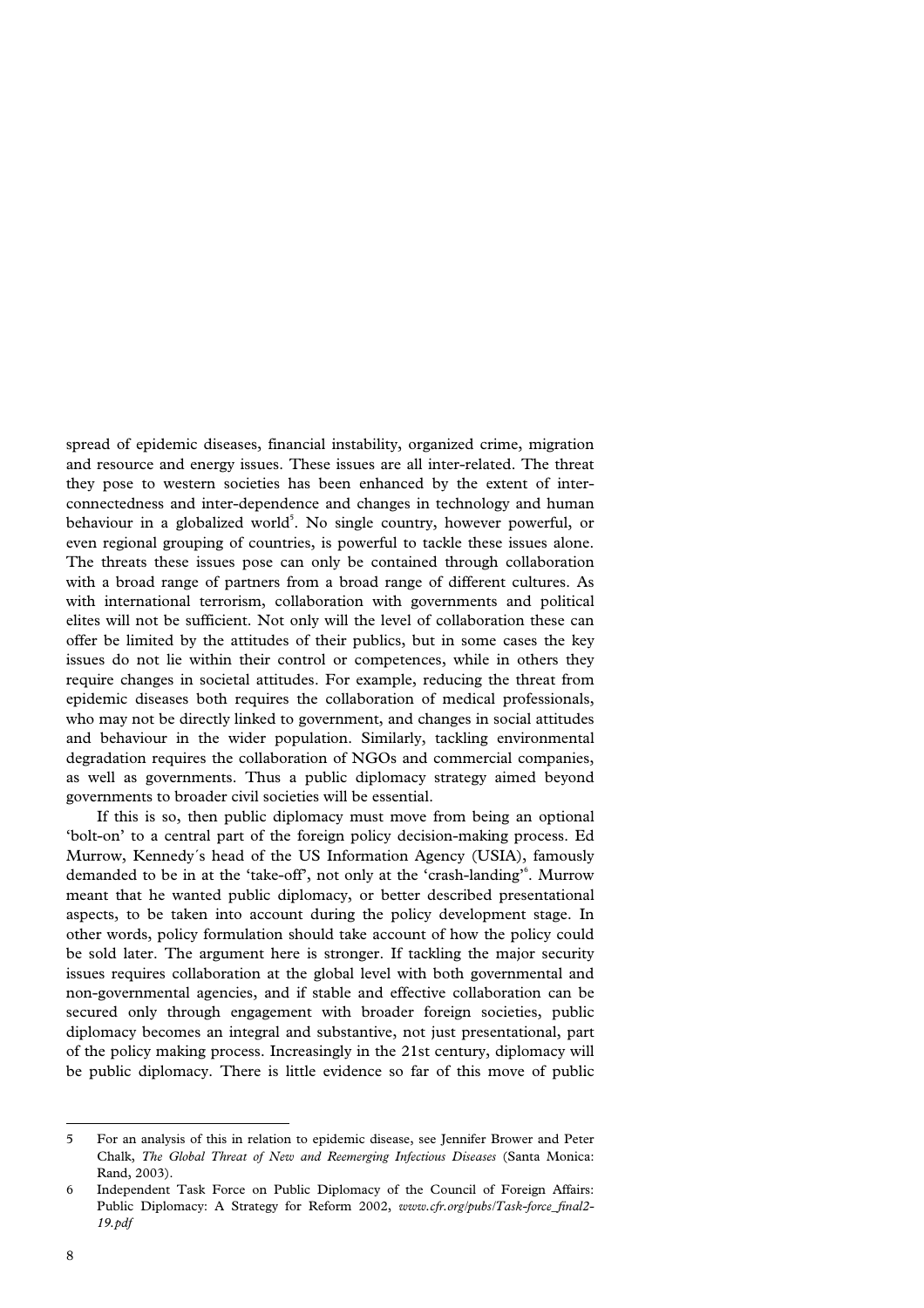diplomacy to the centre of the decision-making process. The British Foreign Office, for example, has made a great show of taking public diplomacy seriously. It has created a Public Diplomacy Policy Department, which has produced a public diplomacy strategy<sup>7</sup>. All policy recommendations must include a section on public diplomacy implications. But the changes are bureaucratic rather than the profound change of attitude needed. In as far as these changes do bring public diplomacy into the 'take-off' in Murrow´s sense they are welcome. But it remains essentially a bolt-on, invoked only in the sense of how to sell policy better, rather than a substantive and integral part of the policy making process.

 The idea that public diplomacy is about selling policy and values, and national image, remains central to much theoretical and practical work on the issue. Seminars and conferences are organized on promoting western values or 'selling democracy'8 . President Bush appointed an expert from the marketing industry to head up US public diplomacy following 9/11. Even authors like Joseph Nye treat 'soft power' as an exercise in winning the battle of ideas<sup>9</sup>. Brand consultants are making significant profits from advising governments on how to improve and sell their national image ('national branding' is becoming a research theme in its own right). But the examples we have looked at of engagement with Islam and nation building suggest this may be a seriously mistaken approach. It is, for example, highly questionable whether a 'national brand' can be created, and whether efforts to do so are credible. The attempts to re-brand Britain in the late 90s collapsed in the fiasco of the much-derided 'Cool Brittania'<sup>10</sup>. The strength of a country's image emerges from its cultural, political and economic plurality. Attempting to impose an artificial coherence, and to spin it to the rest of the world in the way that policy-makers or their consultants think profitable, risks undermining both richness and credibility. In the case of Britain, the effort to promote its modernity and youthfulness contradicted its traditional image so important to its valuable tourist industry. The FCO´s public diplomacy strategy is reduced to meaningless platitudes such as that Britain 'is building

<sup>7</sup> Foreign and Commonwealth Office: Public Diplomacy Strategy, *www.fco.gov.uk*

<sup>8</sup> For example, a British Council Conference entitled 'Selling Democracy' in February 2004. In the words of George Kennan: 'Democracy has, in other words, a relatively narrow base both in time and space, and the evidence has yet to be produced that it is the natural form of rule for peoples outside these narrow parameters', cited in Philip Bobbitt, *The Shield of Achilles*, (London: Penguin, 2002).

<sup>9</sup> Nye (2004); Joseph Nye, *The Paradox of American Power* (Oxford, 2002).

<sup>10</sup> Mark Leonard, *Britain TM* (London: Demos, 1997).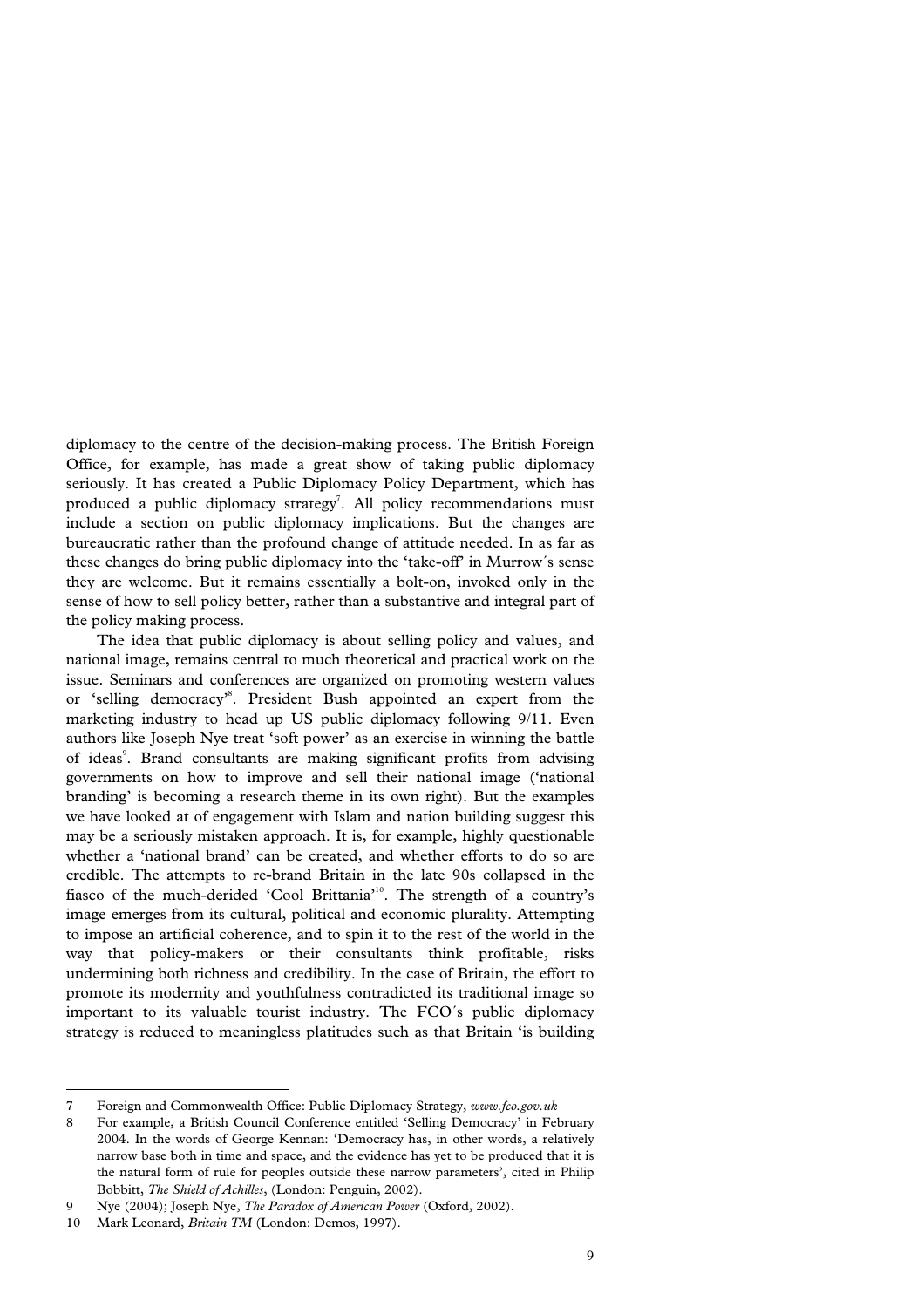dynamically on [its] traditions'. The national branding approach constantly wavers between overly simplified and non-credible claims and blandness in which all countries (and regions and cities) seek to present themselves as combining innovation and tradition.

 But the issue goes beyond applying inappropriate marketing tools to national promotion. Many commentators now recognize that public diplomacy, and indeed diplomacy as a whole, will increasingly be about ideas and values. We have seen that values and ideas are crucial both to engagement with Islam and nation building. They are equally crucial to the other security issues identified above. But we have also seen that assertion of western values as possessing unique and universal validity could be counterproductive. There has been a progressive break down of the consensus on universally accepted and applicable political, economic and social values, even among elites. To some extent this reflects the decline of political and intellectual domination by Western Europe. The Universal Declaration of Human Rights, for example, was a European document, written by Europeans at the end of a European Civil War notable primarily for its nonrespect for human rights. Non-Europeans were unable to participate because at the time they remained under the control of European colonies. It is questionable whether the same document would today be accepted as universal. Instead the association of western values with US hegemony, and the perception by many in developing countries that these values are used as a tool to secure western political and economic domination, lead to their rejection. Thus in the wake of the recent war, we have seen the resurgence of Islamic Sharia, rather than western democratic, values in some parts of Iraq. In Africa we have seen African states prioritising sovereignty and African solidarity over human rights in Zimbabwe. In a related phenomenon, the simple assertion of values, when such values are no longer universally accepted without question, risks provoking automatic rejection and the assertion of alternative value systems. Even where core western values are clearly in the interests of the individual, e.g. right to life, freedom of expression, equality of the sexes or ethnic groups, the perceived need of a group or nation to identify itself in opposition to the west can lead to their rejection.

 If tackling the new agenda of security threats requires the collaboration of other governments and their broader civil societies, a successful public diplomacy must be based not on the assertions of values, but on engaging in a genuine dialogue. The messages of public diplomacy need to be more sophisticated and subtle. Public diplomacy must engage in dialogues with a broad range of players in foreign civil societies. This requires a more open,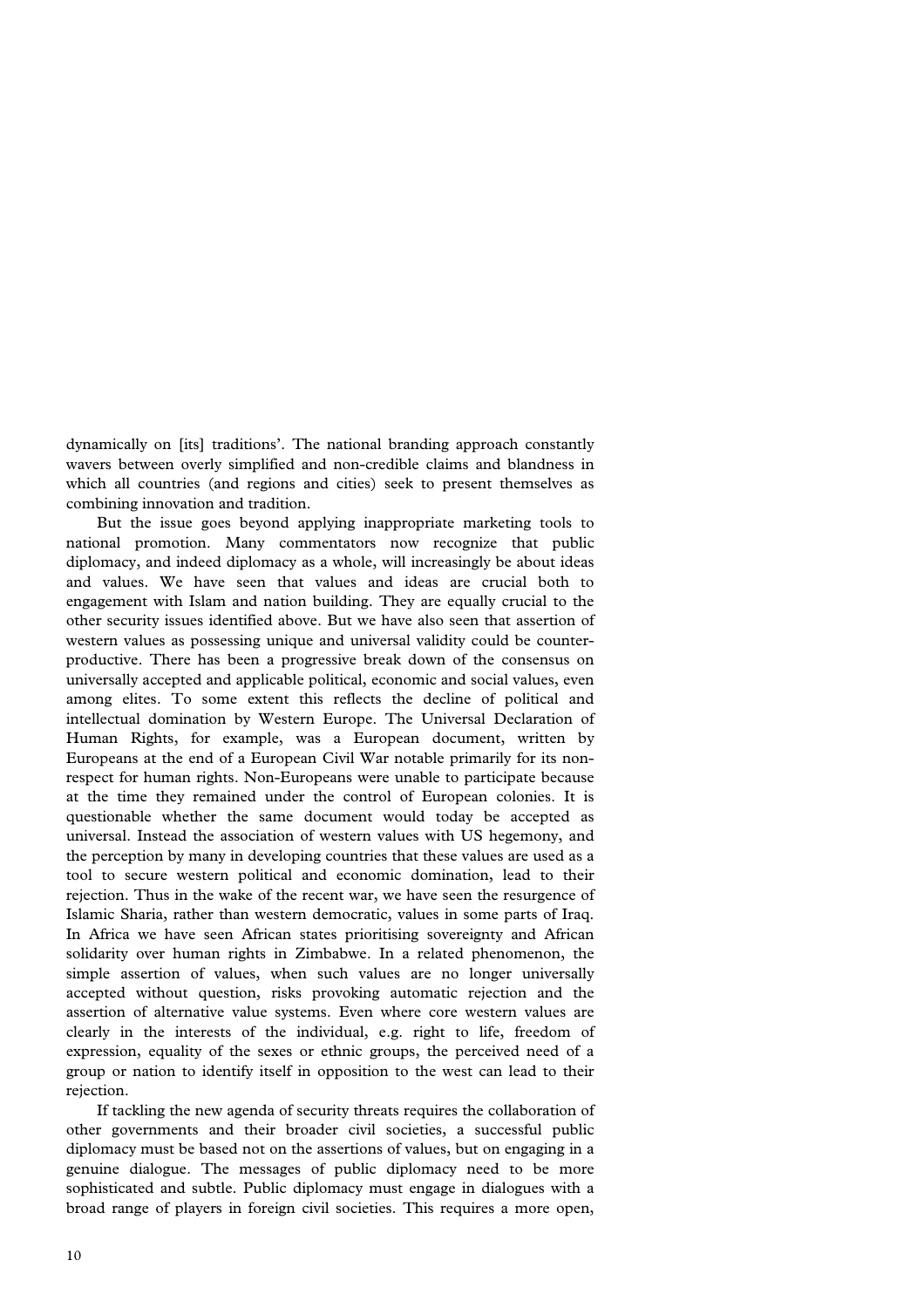and perhaps humble, approach, which recognizes that no-one has a monopoly of truth or virtue, that other ideas may be valid and that the outcome may be different from the initial message being promoted. If the aim is to convince, rather than just win, and the process is to have credibility, the dialogue must be genuine. This does not amount to abandoning core values. The aim remains to convince other publics of these values. But the effort to convince is set in a context of listening. Just as no individual will long suffer, nor be convinced by, an interlocutor who endlessly asserts his views while never listening to those of others, so other governments and societies will not engage in collaboration if they feel that their ideas and values are not taken seriously.

#### **Collaboration With Non-Governmental Agents**

Governments and diplomats have progressively lost their monopoly over international relations. The new ICT, by radically reducing the costs and increasing the speed of communication, has allowed a broad range of new actors to participate in the debate over, and implementation, of foreign policy, including sub-national governments, global NGOs and less formal groupings of citizens. Not only does new technology allow these new actors to communicate and collaborate more efficiently, but it has also opened up a treasury of sources of information through the world wide web which means that they are frequently as well, if not better, informed on key policy issues and geo-political developments than governments and their officials. This is reinforced through the increasing privatization of technology that formally remained under exclusive government control. For example, the launch of commercial monitoring satellites means that these new actors can access the kind of keyhole imagery once the preserve of the western military<sup>11</sup>. While those who argue that these developments imply the 'end of the state'<sup>12</sup> in international relations may protest too much, states have little option but to engage with these new actors in the formulation and implementation of foreign policy. As international relations increasingly operate not at a single interstate level but through complex, multi-level and interdependent networks, governments and their diplomats must learn to operate in these networks.

<sup>11</sup> Stephen Livingston, 'Diplomacy and Remote Sensing Technology', *iMP Magazine*, July 2001*, www.cisp.org*

<sup>12</sup> Guehenno, *The Decline of the Nation State*, tr Victoria Elliott (Minneapolis: University of Minnesota Press, 2000).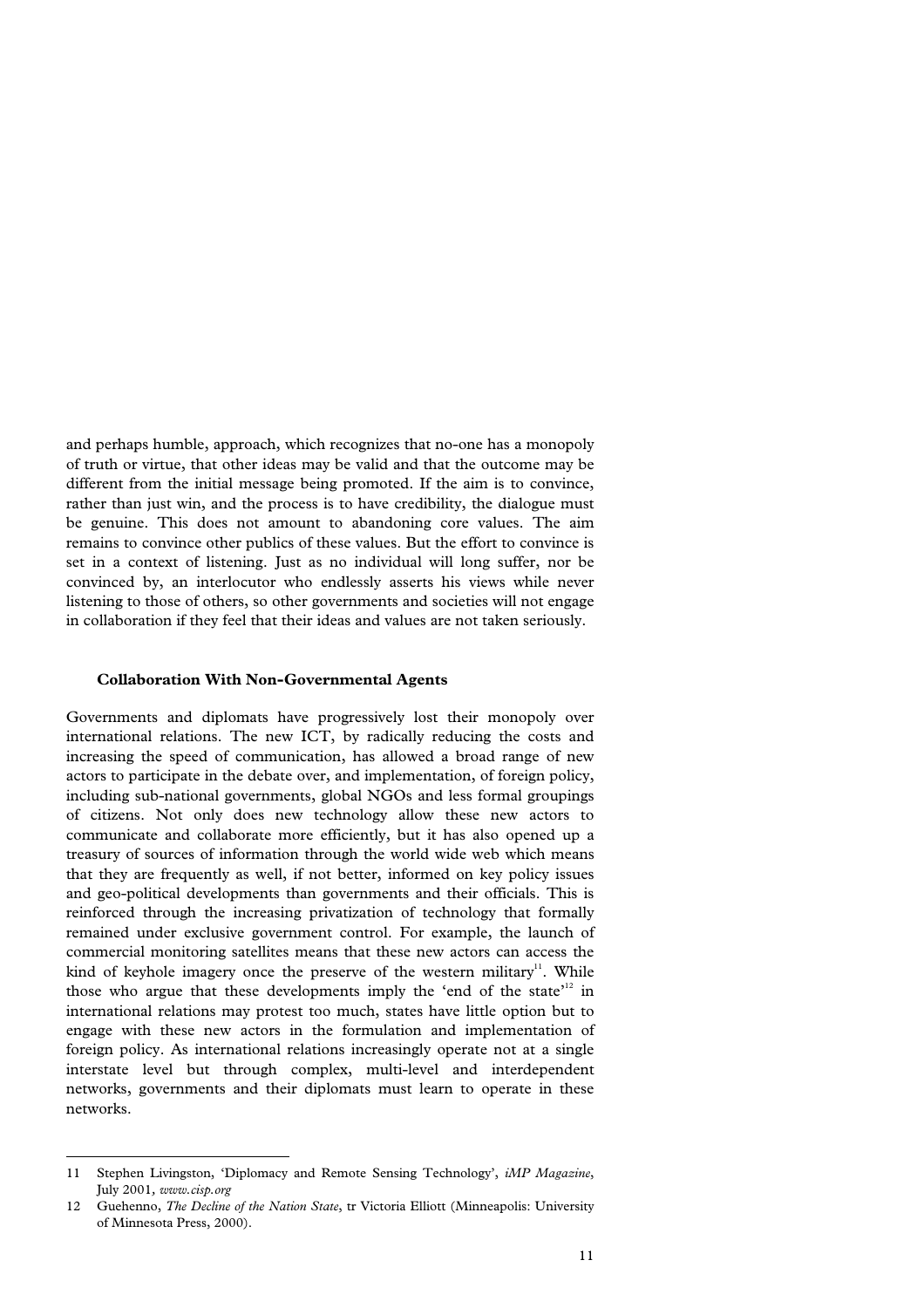But as we have seen, involving non-governmental agents in public diplomacy strategies is not just accepting an inevitable development in international relations, but relates to the most effective way of developing and implementing such strategies. While diplomats retain an important role in engaging in debate with other governments and political elites, they are often not the ideal, or even counterproductive, agents for engaging with broader foreign civil societies. As government representatives, they can lack credibility. They often lack detailed expert knowledge of the key issues. Their key role of maintaining relations with existing governments can conflict with engaging with broader civil society, especially if the government concerned is corrupt or repressive and does not like the direction or possible implications of the engagement. Diplomats may not have natural ways of engaging with key elements of civil society: creating artificial channels of approach can increase suspicion of their motives, both with foreign governments and their civil society. In many countries, being seen as too close to foreign diplomats can be dangerous, either in career terms, or even physically.

 Engaging with foreign civil societies is often best done by the nongovernmental agents of our own civil societies. Unlike diplomats, they do have credibility, often to the extent to which they are seen as critical of their own governments. Many do have specialist knowledge of the key areas. They also have more natural ways of engaging with their opposite numbers, which arouse less suspicion of their motives. They are deniable in a way that diplomats are not, meaning that the engagement with civil society can be pursued in parallel to maintaining normal diplomatic relations with existing governments. We have already identified many of these potential nongovernmental agents of public diplomacy: universities and individual academics can be highly effective public diplomacy agents and already have highly effective networks; schools/colleges can engage foreign citizens during the formative years; NGOs, national and international, who provide a vivid example of the plurality and freedom of debate in western society and many of whom are already well plugged in to counterparts in other countries; journalists; political parties, who have already developed effective networks among themselves at a European level (the role of German political parties in promoting democracy in Spain was particularly notable), but have been more limited elsewhere in the world; citizen groups, ranging from baby sitting collectives to local issue lobbies and parent teacher associations; business associations and individual companies, especially at the SME level; Youth movements, such as the scouts, girl guides or boys/girls brigade, who pioneered international networking in the first half of the 20th century, and their modern counterparts; sports clubs; and offshoots of the internet such as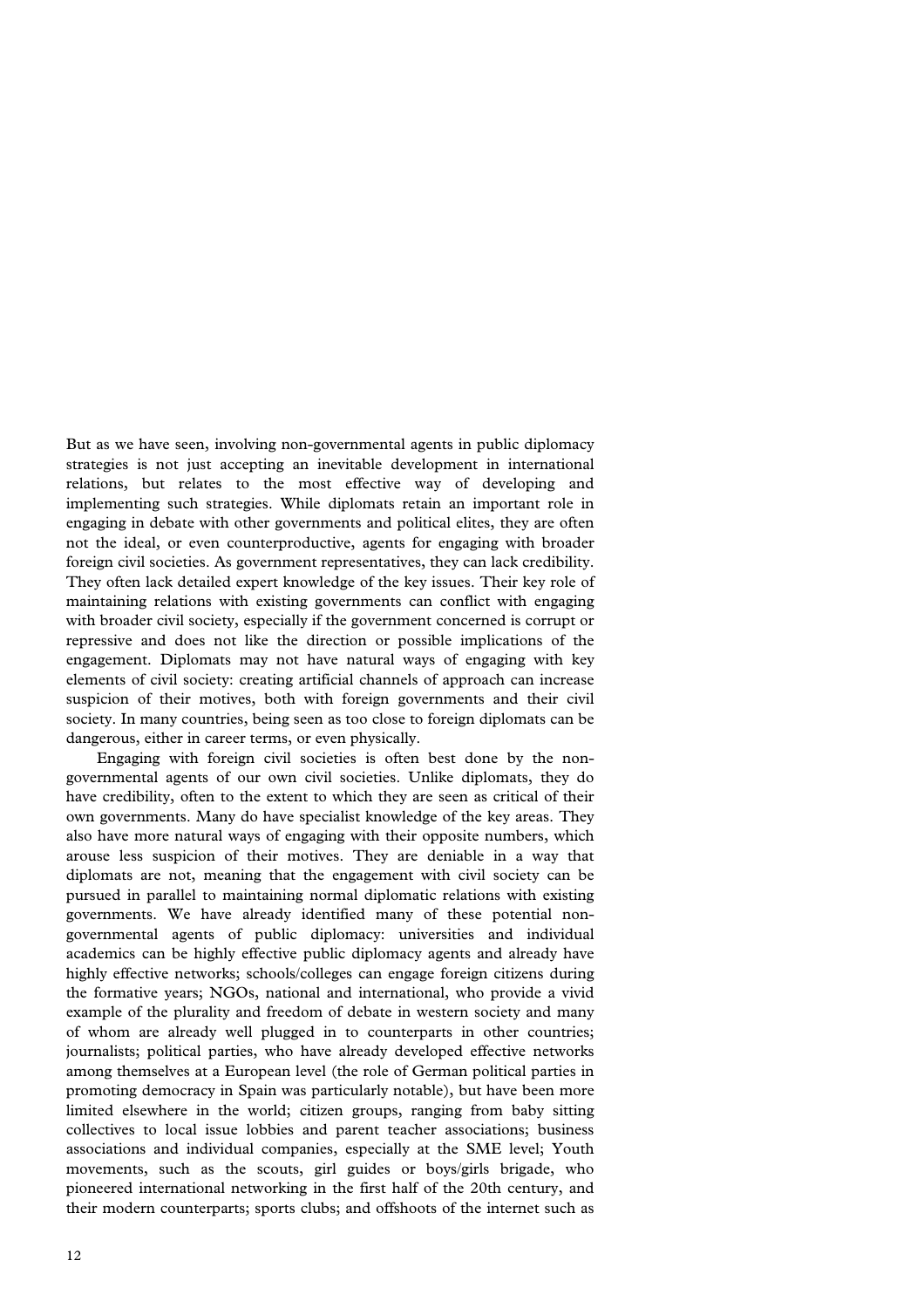chat-rooms and usernets. The role of government, and diplomats, in relation to these non-governmental agents, will be more as catalysts, coordinating their activities within a broader strategy, encouraging those not already engaged in such activities, and, on occasion, providing discreet technical and financial support. But governments must bear in mind that many potential agents will be reluctant to be seen as to close, or acting at the behest of government. Indeed, being seen to do so could undermine the very credibility that otherwise represents much of their added value. Government will therefore need tact, openness and understanding. As noted above, effective public diplomacy at home may be an essential precursor to successful public diplomacy abroad.

 A public diplomacy strategy along the lines outlined above has significant implications for the structure and culture of foreign ministries. Dialoguebased public diplomacy needs time to work: it does not produce instant results. Foreign Ministries therefore need to develop a capacity for long-term policy thinking and geo-political analysis. Western foreign ministries are notably weak in both. Overly hierarchical decision-making processes, and the consequent administrative burdens and premium on conformism rather than innovation or creativity, condemn officials to short-termism, both of policymaking and analysis<sup>13</sup>. Foreign ministries should learn from the experience of the private sector, which makes extensive use of the scenario planning techniques developed by Shell in the 1960s and  $1970s<sup>14</sup>$ , as well as newer modelling techniques derived from network and complexity theory<sup>15</sup>. Drawing on these techniques, foreign policy machines should be restructured to allow the development of medium to long-term objectives against various future possible scenarios which can provide the framework in which a public diplomacy strategy to secure these objectives can in turn be developed. This will need a change of culture as well as structure. Western foreign ministries remain tied to a 'closed' paradigm of decision-making, in which policy is decided and then 'sold' to other governments. Policies once decided may indeed be changed, but only as a result of 'defeat' by foreign governments. This paradigm largely holds true even between close allies. But it is

<sup>13</sup> Shaun Riordan, *The New Diplomacy* (Cambridge: Polity Press, 2003).

<sup>14</sup> Kees Van der Heiden, *Scenarios: the art of strategic conversation* (Chichester: Wiley, 1996).

<sup>15</sup> Paul Ormerod and Shaun Riordan, 'A New Approach to Geo-Political Analysis', *Diplomacy and Statecraft* (forthcoming); Robert Lempert, Steven Popper and Steven Bankes, *Shaping the Next One Hundred Years: New Methods for Quantitative Long Term Policy Analysis* (Santa Monica: Rand, 2003).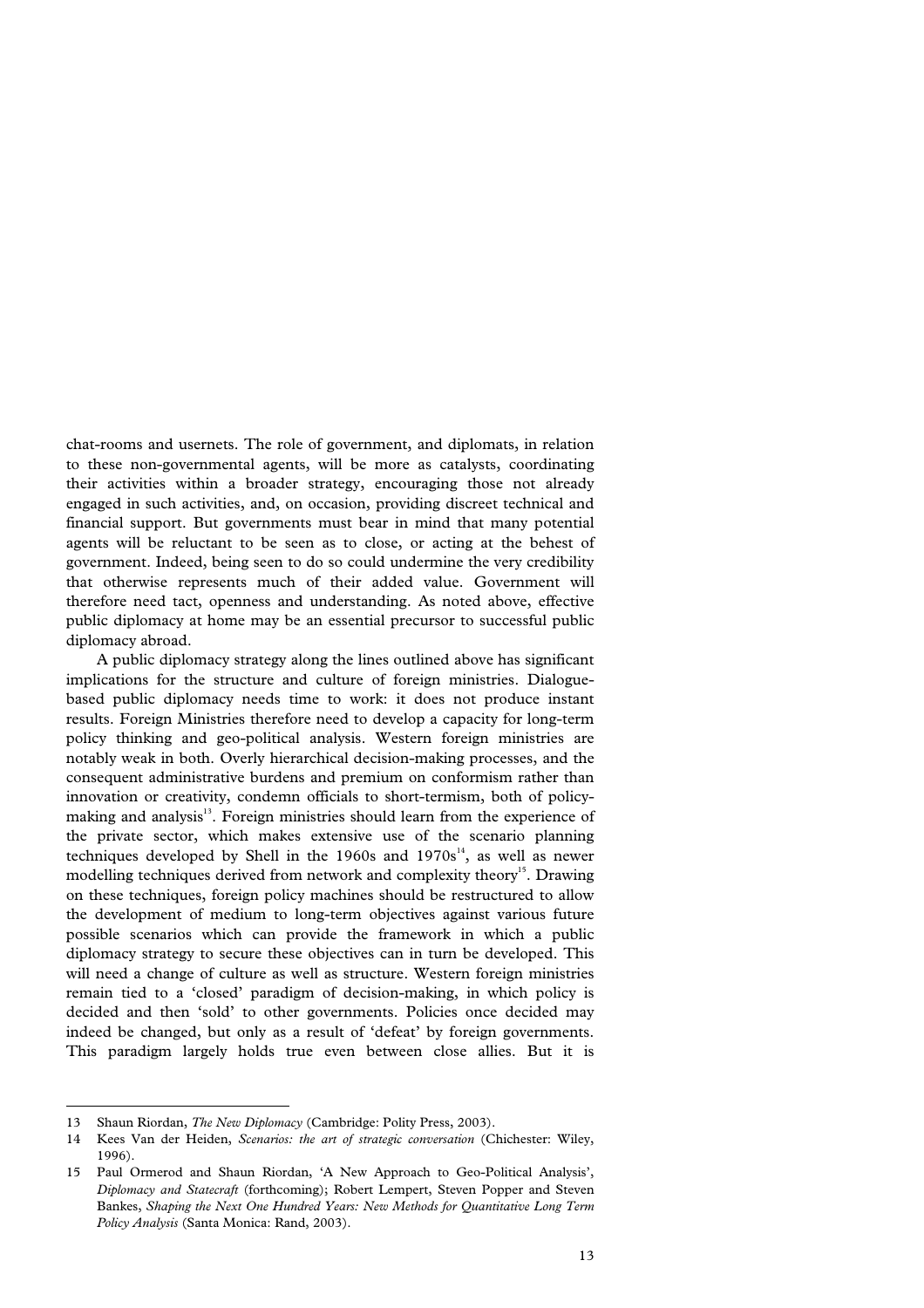inadequate, and even counter-productive, if the aim is to secure the collaboration of a broad range of partners and their civil societies. Dialoguebased public diplomacy requires a more open decision-making process, in which broad policy objectives are set, but in which detailed policies emerge as part of the dialogue process. To return to an earlier point, dialogue means listening as well as talking, and accepting that you don't have all the answers and that others might have alternative valid solutions.

 The move to a more open culture will also be required if foreign ministries are to collaborate with non-governmental agents of public diplomacy. Some moves have been made in this direction. The Director of the British Foreign Office's Human Rights Department has been seconded from Amnesty International. The FCO also created a Panel 2000, bringing together experts from a wide range of backgrounds to advise on its public diplomacy strategy<sup>16</sup>. A task force in the US has suggested establishing an independent, not-for profit 'Corporation for Public Diplomacy' to co-ordinate the activities of non-governmental agents $17$ . But these steps will serve little if the hermetic, almost monastic, culture of foreign services is not broken open. Officials should also beware their almost instinctive tendency to respond to a problem by creating yet new co-ordinating committees. Apart from the risk of creating yet more bureaucratic structures, where the aim should surely be to create less, membership of formal government committees may cause significant ethical or political problems for many potential public diplomacy agents, while their bureaucratic nature may turn off others. Less formal network structures may prove more effective, cost efficient and less politically sensitive. But network, as opposed to hierarchical, structures will again pose significant cultural and structural challenges to foreign ministries.

## **Practitioners as Public Diplomacy Entrepreneurs**

A major part of the new public diplomacy will fall to non-governmental agents, but embassies and diplomats abroad will continue to play an important role. They too will need radical changes of culture and structure, neither of which has significantly changed in the last 50 years. Diplomats will continue to have an important role in engaging political elites, in many cases including key journalists and commentators. To do so they will need to be

<sup>16</sup> Mark Leonard, *Going Public* (London: Foreign Policy Centre, 2000)

<sup>17</sup> Independent Task Force (2002).